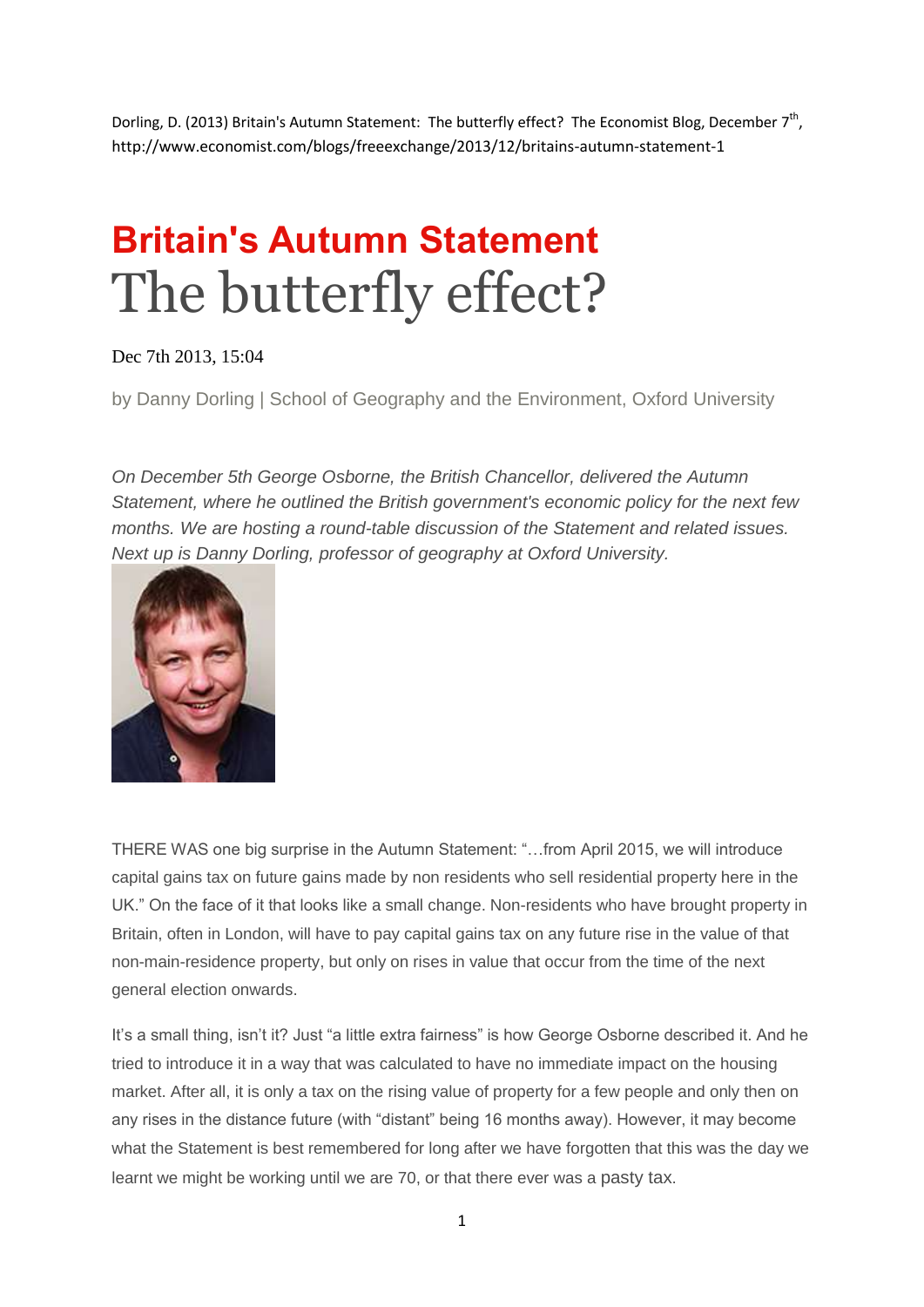By definition all non-residents in Britain are not living in their primary property and thus any property that they have purchased, or intend to purchase in future, will from April 2015 onwards become liable for capital gains tax (CGT). Usually the primary reason wealthier foreigners bought property at inflated British prices was that their purchases were exempt from such taxation. Suddenly the tax-avoidance-rug has been pulled out from beneath the feet of the central London housing market.

The reaction of financial advisors was instantaneous. Within minutes of the announcement Tony Hazell, a financial journalist, was explaining [online](http://www.ftadviser.com/2013/12/05/mortgages/mortgage-products/cgt-charge-introduced-for-non-residents-selling-uk-property-M05FgrL2eUNyuFWgfBylRO/article.html) that: "Papers released as part of the chancellor's Autumn statement reveal financial advisers will have to wait until early 2014 for a consultation paper to be published on how HM Revenue and Customs will chase expats for CGT."

But why should non-resident purchasers want to know the detail of how the British tax authorities might try to chase them in future for any taxes they fail to pay on the rising value of their property? Could it be that if it looks like George Osborne really means it, and the proposed enforcement of this extension of property taxation will be effective, then there is a further great concern out there? Isn't now the time to sell up that empty London townhouse you are holding as a safe place to store your money, especially if the market has peaked? Especially if this announcement is the reason why you think that now is nearing the peak?

In reacting to the news Damian Bloom, a partner at international law firm Berwin Leighton Paisner, suggested overseas buyers should worry less as the taxation they are now expected to pay only applies to them in the future. However, he then [added](http://www.ftadviser.com/2013/12/05/mortgages/mortgage-products/cgt-charge-introduced-for-non-residents-selling-uk-property-M05FgrL2eUNyuFWgfBylRO/article.html) "…it would be helpful if the government could confirm whether there will be any further changes to the taxation of residential property for the remainder of the current parliament." In other words, once George Osborne has done this once it is far easier for him to do it again, especially to a group who have no vote at the election of May 2015; as they are all, officially at least, non-resident.

All those affected could choose to become resident and claim that their property is suddenly their primary residence. However, even if they do that and get away with it, they are still then subject to British income tax. They could hope that when they come to sell up their British assets in future they can simply spirit the money out of the country faster than the tax authorities can chase them, but the authorities might be thinking of ways to deal with that, perhaps requiring that the tax is paid annually on any capital gains made in theory in 2015, 2016 and ever onwards, with a rebate being awarded should less gain actually be realised.